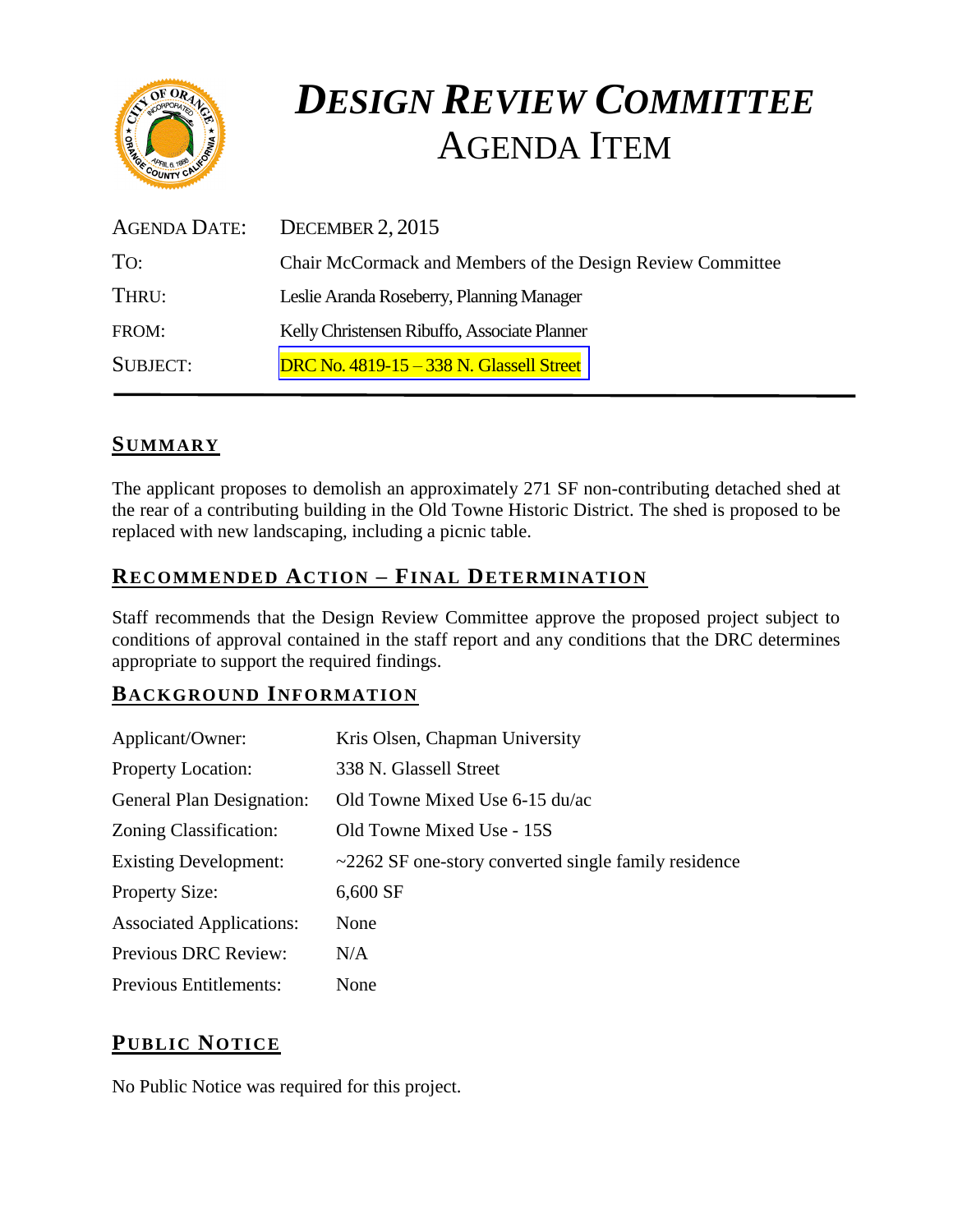# **ENVIRONMENTAL REVIEW**

**Categorical Exemption:** The proposed project is categorically exempt from the provisions of the California Environmental Quality Act (CEQA) per State CEQA Section 15301 (Existing Facilities.) The project is limited to the removal of a detached accessory structure to an existing developed property, with no impact to any significant environmental or historic resources.

# **PROJECT DESCRIP TION**

The applicant proposes to demolish a 271 SF detached garage at the southwest corner of the property, behind the converted residential office building. The building would be replaced with a new decomposed granite (DG) pad with a picnic table.

The proposed work meets the development standards for the OTMU–15S zoning district and the Old Towne Design Guidelines, and no accommodations or variances are being requested as part of this project.

# **EXISTING SITE**

The property is a contributor to the National Register-listed Old Towne Historic District. The site is developed with an approximately 2,262 SF main building, former a single family residence that was converted into a commercial office building. The exact date of the conversion is unknown, as no building permit records remain in the City's archives. The building is currently owned and used by Chapman University as the office for the Institute for the Study of Religion, Economics and Society.

It is also unclear when the detached shed was originally constructed. The 1922 Sanborn Map does not show the main building or any detached structures, as the house was constructed after this map was published. The 1950 Sanborn Map shows a detached structure on the property, but it is not in the same location as the existing detached building. This, in addition to visual inspection of the shed and its alterations, have led staff to conclude that the shed is not a contributing historic structure on the property, and has no historic significance to the property or the overall historic district.

# **EXISTING AREA CONTEXT**

The subject property is surrounded to the north and south by other properties in the OTMU-15S zoning district. Properties to the west are zoned R-2-6. To the east is the Chapman University main campus area and the Orange Union High School Historic Site. The property is directly adjacent to other contributing historic resources facing N. Glassell Street as shown in Attachment 1, Vicinity Map.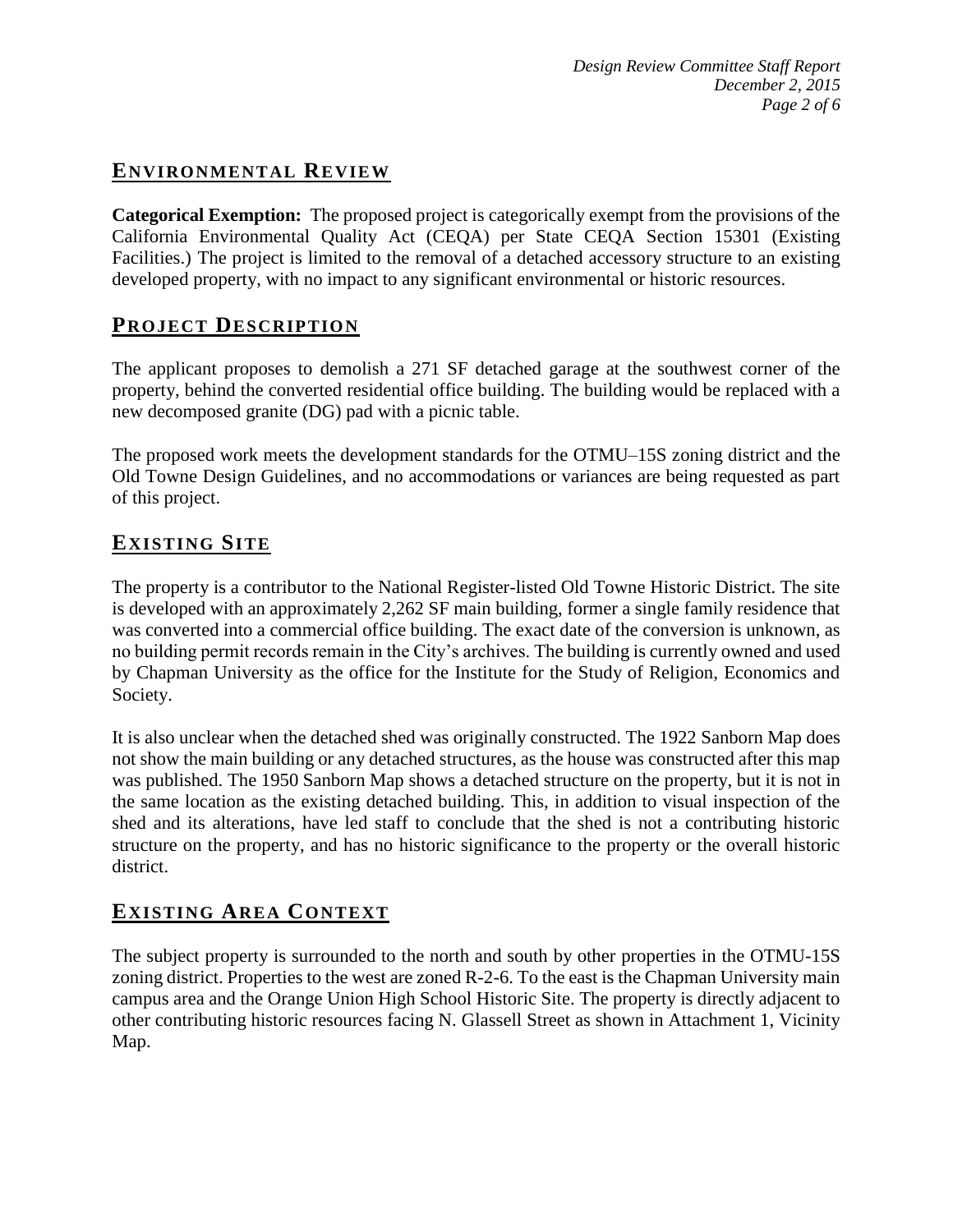# **EVALUATION CRITERIA**

Orange Municipal Code (OMC) Section 17.10.070 establishes the general criteria the DRC should use when reviewing the project. This section states the following:

The project shall have an internally consistent, integrated design theme, which is reflected in the following elements:

#### 1. **Architectural Features**.

- a. The architectural features shall reflect a similar design style or period.
- b. Creative building elements and identifying features should be used to create a high quality project with visual interest and an architectural style.

#### 2. **Landscape**.

- a. The type, size and location of landscape materials shall support the project's overall design concept.
- b. Landscaping shall not obstruct visibility of required addressing, nor shall it obstruct the vision of motorists or pedestrians in proximity to the site.
- c. Landscape areas shall be provided in and around parking lots to break up the appearance of large expanses of hardscape.
- 3. **Signage**. All signage shall be compatible with the building(s) design, scale, colors, materials and lighting.
- 4. **Secondary Functional and Accessory Features**. Trash receptacles, storage and loading areas, transformers and mechanical equipment shall be screened in a manner, which is architecturally compatible with the principal building(s).

#### **ANALY SIS/STATEMENT OF THE ISSUES**

Staff has not identified any significant issue items related to the proposed project. The project as proposed in compatible with the design and development of the site, and complies with the Old Towne Design Standards and the *Secretary of the Interior' Standards for Rehabilitation* for infill development on the site. The Design Standards do not require any additional review beyond the Design Review Committee for removal of a non-contributing structure in the Old Towne Historic District.

However, Staff has recommended that the applicant more significantly landscape the area where the shed is being removed, in order to enhance the landscaping on the site. The applicant currently proposed to use DG surface only, with no additional landscaping, around a new picnic table for use by the academic office. A condition has been proposed by staff as part of the recommended Conditions of Approval for this project.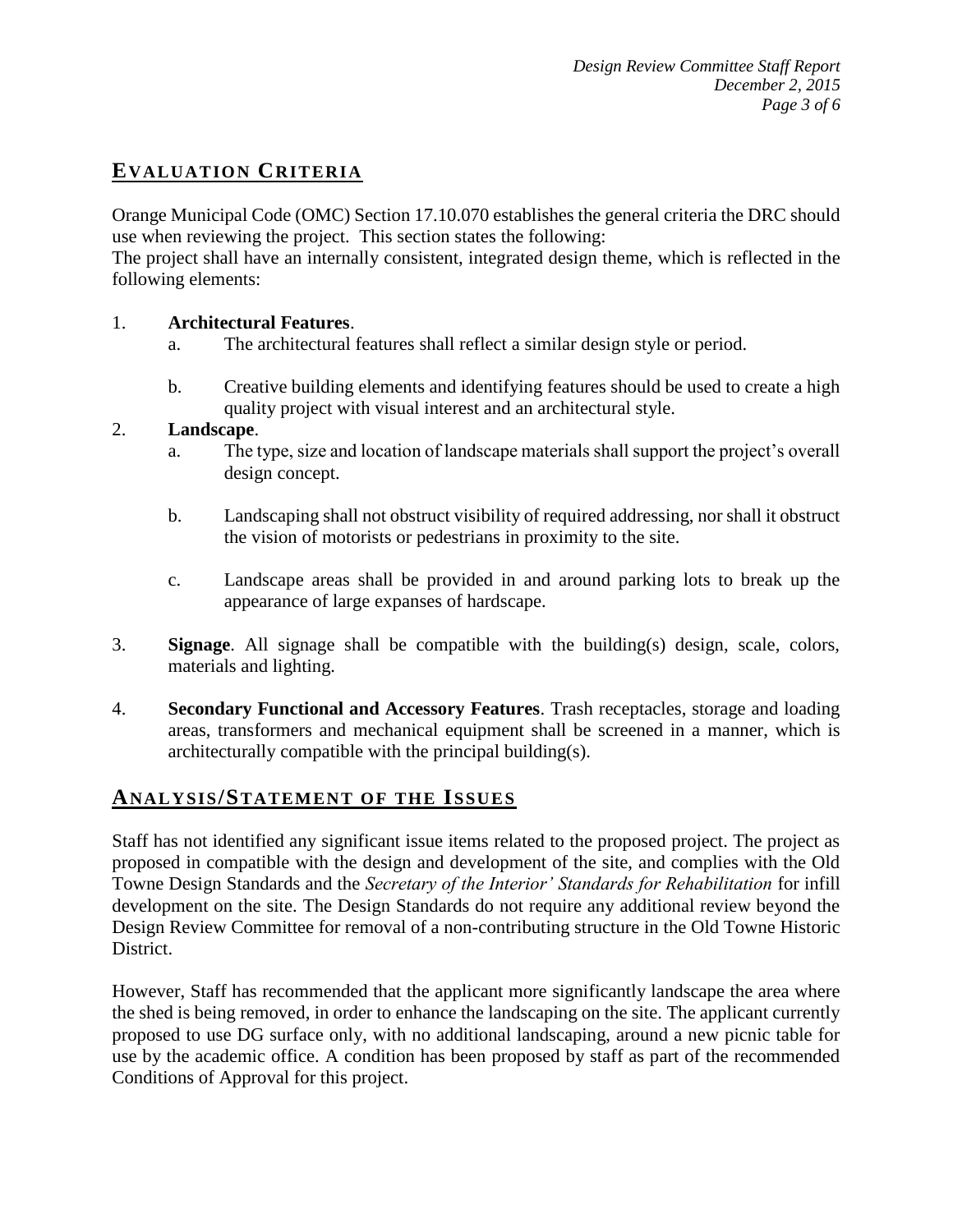# **ADVISORY BOARD RECOMMENDATION**

This project was not required to be reviewed by any advisory boards.

# **STAFF RECOMMENDATION AND REQUIRED FINDINGS**

The courts define a "Finding" as a conclusion which describes the method of analysis decision makers utilize to make the final decision. A decision making body "makes a Finding," or draws a conclusion, through identifying evidence in the record (i.e., testimony, reports, environmental documents, etc.) and should not contain unsupported statements. The statements which support the Findings bridge the gap between the raw data and the ultimate decision, thereby showing the rational decision making process that took place. The "Findings" are, in essence, the ultimate conclusions which must be reached in order to approve (or recommend approval of) a project. The same holds true if denying a project; the decision making body must detail why it cannot make the Findings.

The Findings are applied as appropriate to each project.Below are the four findings that, as applicable, are used to determine whether a project meets the intent of the code related to design review and historic preservation guidelines:

*1. In the Old Towne Historic District, the proposed work conforms to the prescriptive standards and design criteria referenced and/or recommended by the DRC or other reviewing body for the project (OMC 17.10.070.G.1).*

The proposed project is in conformance with the Old Towne Design Standards. The shed proposed for demolition is not a contributing historic resource within Old Towne, and does not contribute to the historic character or integrity of the property overall. The proposed picnic table that will replace the shed is appropriate for the site and will have no negative impact on the historic character of the property as well.

*2. In any National Register Historic District, the proposed work complies with the Secretary of the Interior's standards and guidelines (OMC 17.10.070.G.2).*

The proposed project is consistent with the Secretary of the Interior's Standards, specifically Standard #2 regarding maintaining the historic character of a property. The accessory structure to be removed is not a historic feature of the property, and its demolition will not affect the features, spaces or spatial relationships that make the property a contributing historic resource to the Old Towne Historic District.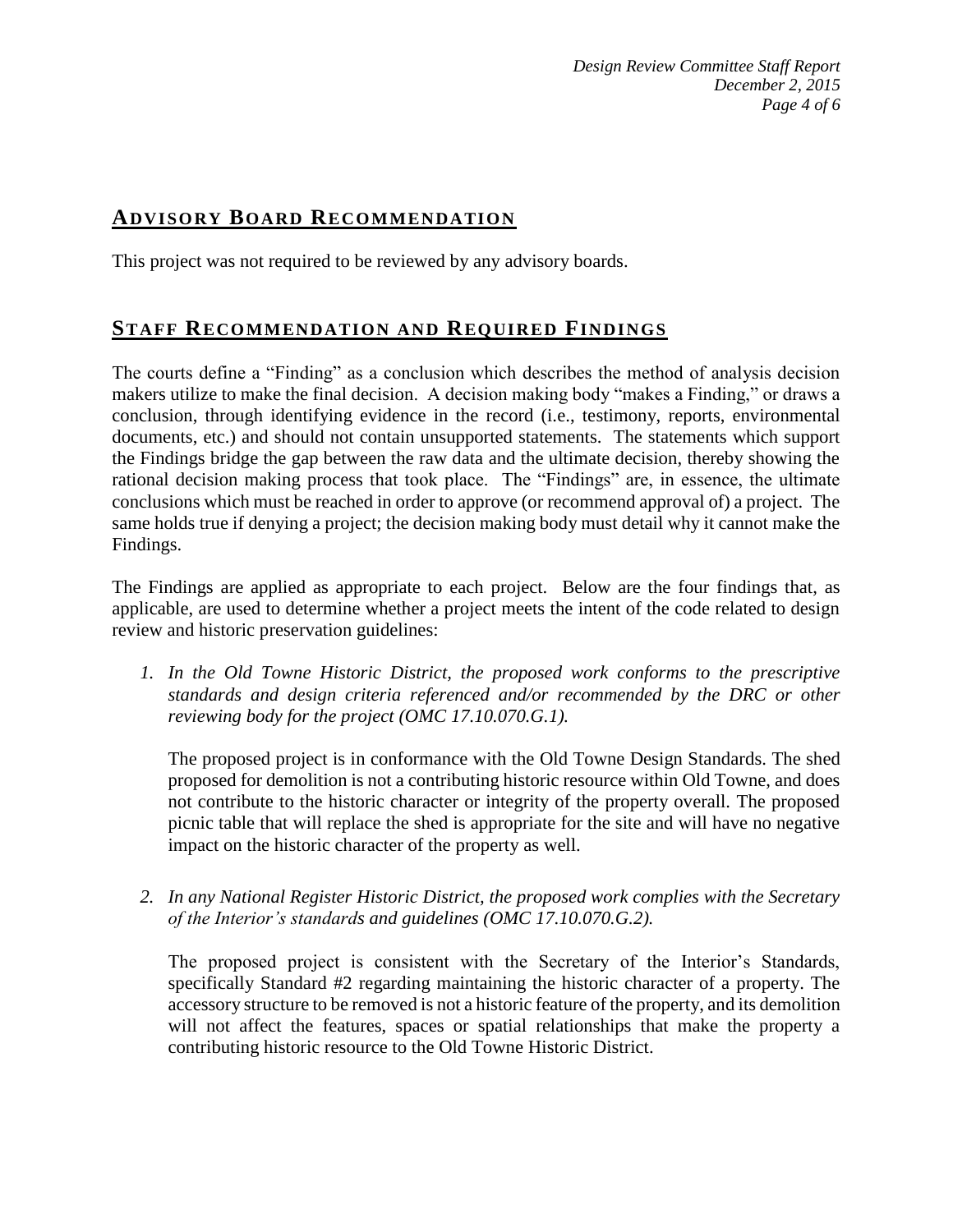*3. The project design upholds community aesthetics through the use of an internally consistent, integrated design theme and is consistent with all adopted specific plans, applicable design standards, and their required findings (OMC 17.10.070.G.3).*

The proposed work conforms to the prescriptive standards set forth in the Old Towne Design Standards and Orange Municipal Code. The applicant proposes to remove a noncontributing structure, which will have no adverse impact to the historic integrity of the property or any negative visual impact to the Old Towne Historic District.

*4. For infill residential development, as specified in the City of Orange Infill Residential Design Guidelines, the new structure(s) or addition are compatible with the scale, massing, orientation, and articulation of the surrounding development and will preserve or enhance existing neighborhood character (OMC 17.10.070.G.4).*

The Infill Design Guidelines are not applicable to this project.

# **RECOMMENDED CONDITIONS**

The approval of this project is subject to the following conditions:

- 1. This project is approved as a precise plan. All work shall conform in substance and be maintained in general conformance with plans and exhibits labeled as Attachment 2 (dated 9/10/2015), including modifications required by the conditions of approval, and as recommended for approval by the Design Review Committee. Any changes from the approved plans shall be subject to subsequent review and approval by the Design Review Committee.
- 2. Additional landscaping shall be provided to enhance the decomposed granite pad where the new picnic bench will be located.
- 3. The applicant agrees to indemnify, hold harmless, and defend the City, its officers, agents and employees from any and all liability or claims that may be brought against the City arising out of its approval of this permit, save and except that caused by the City's active negligence.
- 4. Construction permits shall be obtained for all future construction work, as required by the City of Orange, Community Development Department's Building Division. Failure to obtain the required building permits will be cause for revocation of this permit.
- 5. If not utilized, project approval expires twenty-four months from the approval date. Extensions of time may be granted in accordance with OMC Section 17.08.060. The Planning entitlements expire unless Building Permits are pulled within 2 years of the original approval.